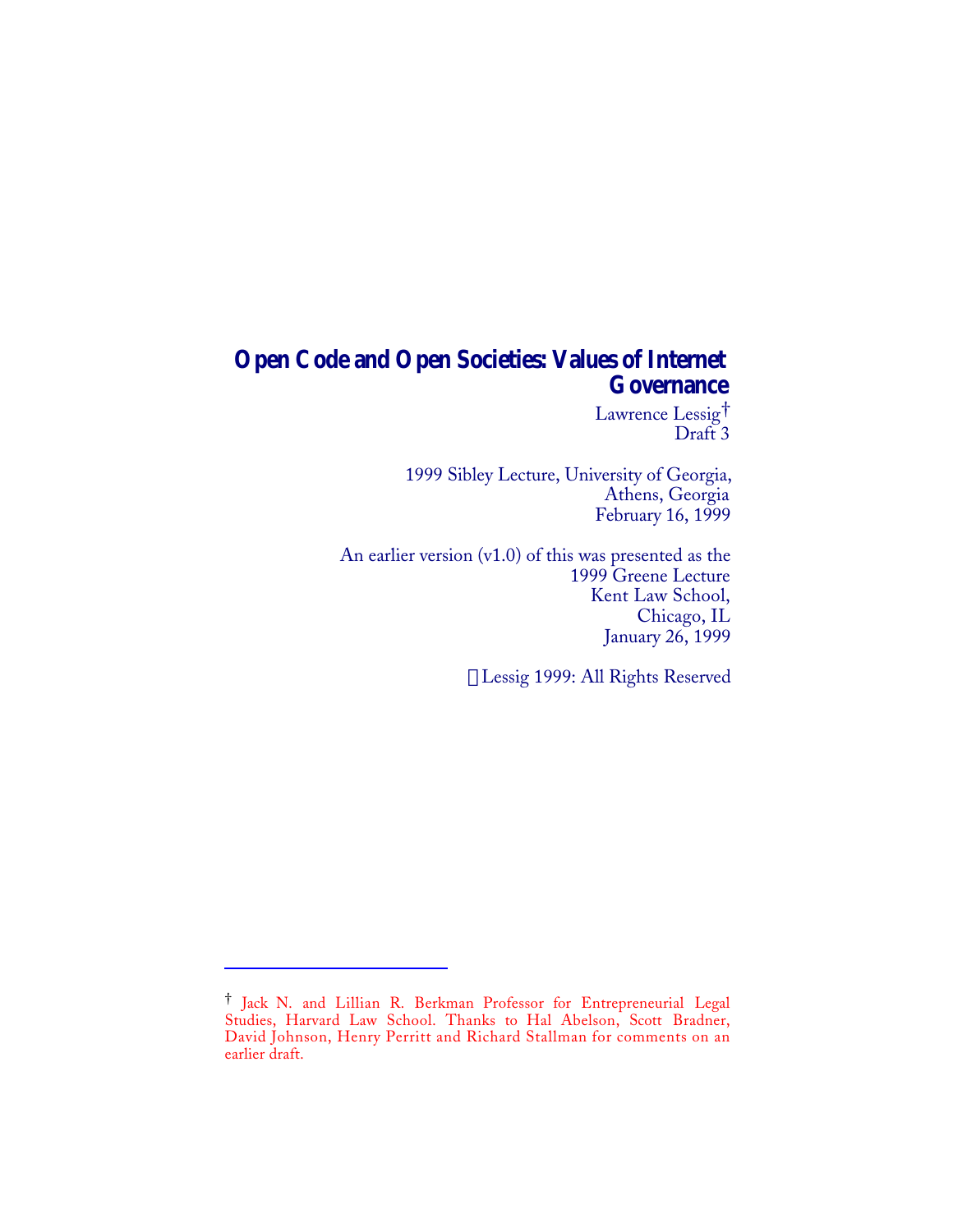\*\*\*

1

Pierre de Fermat was a lawyer, and an amateur mathematician. He published one paper in his life — an anonymous article written as an appendix to a colleague's book. But while he published little, he thought lots about the open questions of mathematics of his time. And in 1630, in the margin of his father's copy of Diophantus' *Arithmetica,* he scribbled next to an obscure theorem (" $X^{n}+Y^{n}=Z^{n}$  has no non-zero integer solutions for N>2") "I have discovered a truly remarkable proof which this margin is too small to contain."<sup>1</sup>

It's not clear that Fermat had a proof at all. Indeed, in all his mathematical papers, there was but one formal proof. But whether a genius mathematician or not, Fermat was clearly a genius selfpromoter, for it is this puzzle that has made Fermat famous. For close to 400 hundred years, the very best mathematicians in the world have tried to pen the proof that Fermat forgot.

In the early 1990s, after puzzling on and off on the problem since he was a child, Andrew Wiles believed that he had solved Fermat's last theorem. He published his results — on the Internet, as well as other places — but very soon afterwards, a glitch was discovered. The proof was flawed. So he withdrew his claim to have solved Fermat's theorem.

But he could not withdraw the proof. It was out there, in the ether of an Internet, and could not be erased. It was in the hands of many people, some of whom continued to work on the proof, even though flawed. And after extensive and engaged exchange on the net, the glitch was undone. The problem in Wiles' proof was fixed. Fermat's last theorem was solved.<sup>2</sup>

There's something of a movement going on out there — called by some the Free Software Movement (as founder, Richard Stallman puts it, free in the sense of "free speech," not in the sense

<sup>1</sup> *See* < http://www-groups.dcs.st-and.ac.uk/~history/HistTopics/Fermat's\_ last\_theorem.html >; *see also* AMIR D. ACZEL, FERMAT'S LAST THEOREM: UNLOCKING THE MATHEMATICAL PROBLEM 6 (1996).

<sup>2</sup> SIMON SINGH, FERMAT'S ENIGMA (1997).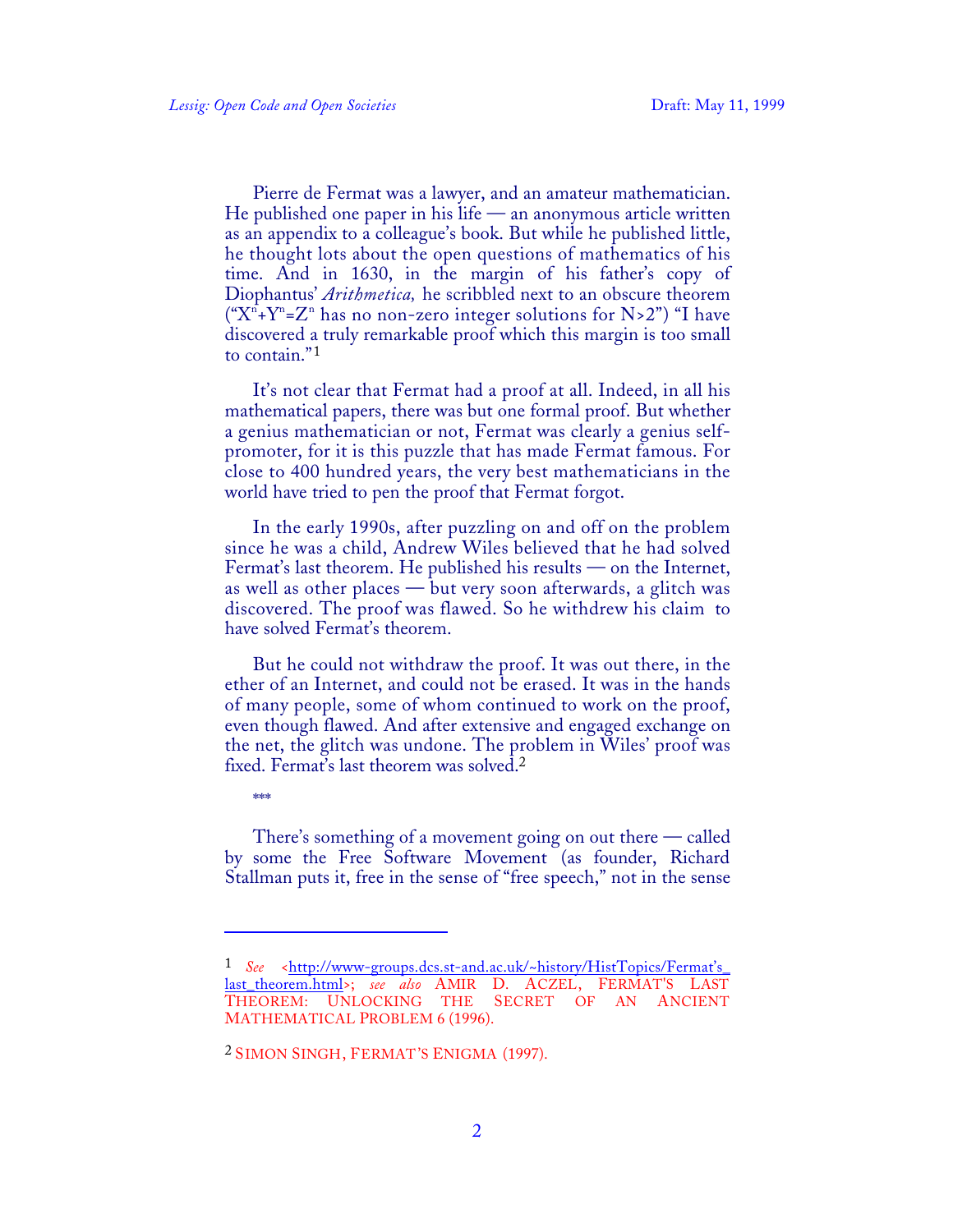of "free beer"3), and by others, the open source software movement.4 The differences are important, but the commonalities strong. Both aim for a world where the fundamental software the code — governing the Internet is software that is open, where "open" means code whose source is available to all, to be taken, to be modified, to be improved.

The arguments for open code are many; the reasons favoring open code, different. Most argue the virtue of efficiency: that the product of this open development, like the product of any open society  $-$  this code that has revealed its flaws by revealing its source, and that has been improved by revealing its source — will be more robust, more efficient, more reliable, than the product of any closed process. Better code is the promise, and in a world where computers are as reliable as electricity in Italy, this indeed is a valuable promise.

But it is not my aim here to discuss its efficiency; my aim is its values.5 My question in the few minutes that I can have your attention is something different: Can we learn something from the values of the open source or free software movement that would teach us something about Internet governance, and governance generally?

\*\*\*

1

Governance. To many, this idea of Internet governance will seem quite odd. This weird interactive television set that somehow

<sup>&</sup>lt;sup>3</sup> Richard Stallman is the founder of this movement, which is truly the constituting force in this extraordinary movement. See Amy Harmon, *The Rebel Code*, NY TIMES MAGAZINE, Feb. 21, 1999; Andrew Leonard, *Maverick Richard Stallman Keeps the Faith—and Gives Bill Gates the Finger*, 8/31/98 at <http://www.salonmagazine.com/21st/feature/1998/08/cov\_31fea ture.html>

<sup>4</sup> The present keepers of the keys for this branch of the free software movement are Eric Raymond and Bruce Perens, who founded opensource.org. See <http://www.opensource.org/board.html>.

<sup>5</sup> I therefore completely agree with Stallman that the issues raised by this movement are primarily issues of value first. See Richard Stallman, *Reevaluating Copyright: The Public Must Prevail*, 75 OR. L. REV. 291 (1996). See also Lawrence Lessig, *The Limits in Open Code*, forthcoming BERKELEY JOURNAL OF LAW AND TECHNOLOGY, interim draft at http://cyber.law.harvard.edu/lessig.html.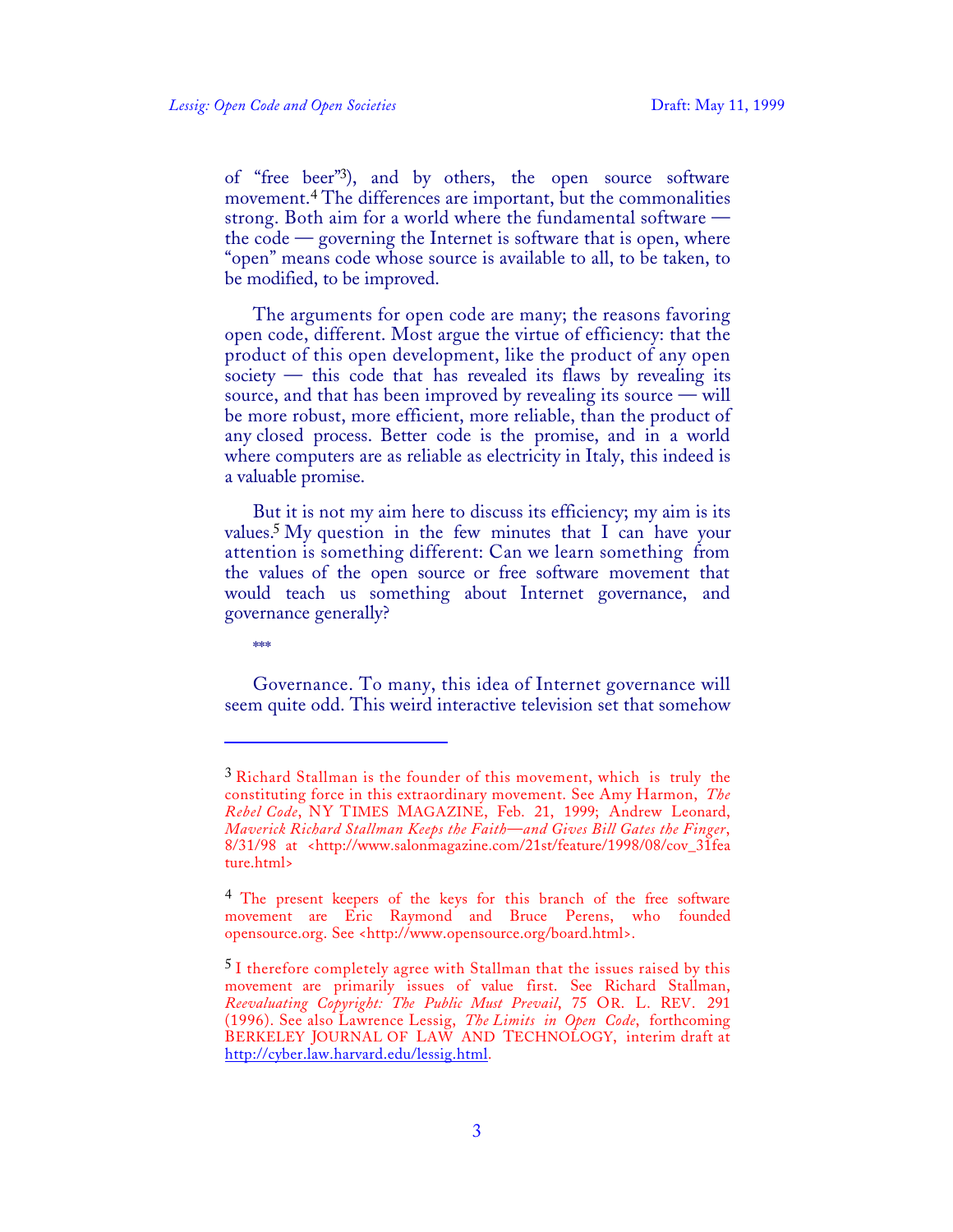got connected to wildly confused libraries — what could it mean to speak about governance here?

But I mean governance in a very general sense. If you want to set up a server on the World Wide Web, you must register and receive a name — a domain name — from an Internet registry, right now a company called Network Solutions.6 This procedure is the product of governance in the sense that I mean. When you connect to a site on the World Wide Web, your machine transmits to the site on the web an address — your Internet Protocol (IP) address — so that the machine on the web can find you in return.7 This protocol is the product of governance in the sense I mean. When you connect to a site with this IP address, the IP address need not necessarily identify who you are; it can be dynamic rather than static; it can be a proxy rather than real nothing requires that the other side learn anything real about you.8 It need not know that you're a dog. This is the product of governance in the sense I mean.

In each of these examples, the governance at stake is in part a governance that has been brought about by a certain architecture in the Internet. It is the code's design that IP addresses are used to identify locations on the net; other designs could have been chosen. It is the code's design that only the IP address is needed to connect to a site; a different design, requiring greater security, could have been selected. Thus in part, governance in the sense I mean is governance through code.<sup>9</sup>

1

<sup>&</sup>lt;sup>6</sup> See http://www.netsol.com/nsi.

<sup>7</sup> See < http://www.nus.sg/Publ/internet\_guide/protocol.html >("In order for Internet computers to recognize and transmit data between each other, these data must be sent via special protocols. A protocol is a formal description of message formats and the rules two computers must follow to exchange those messages.").

<sup>8</sup> *See* Bernard Robin, Elissa Keeler & Robert Miller, EDUCATOR'S GUIDE TO THE WEB 165-66 (1997) (defining a proxy server as a computer that intercepts Internet traffic and has the ability to keep users from accessing outside web pages).

<sup>&</sup>lt;sup>9</sup> I am using the term "code" here far more loosely than software engineers would. I mean by code the instructions or control built into the software and hardware that constitutes the net. I include within that category both the code of the internet protocols (embraced within TCP/IP) and also the code constituting the application space that interacts with TCP/IP. Code of the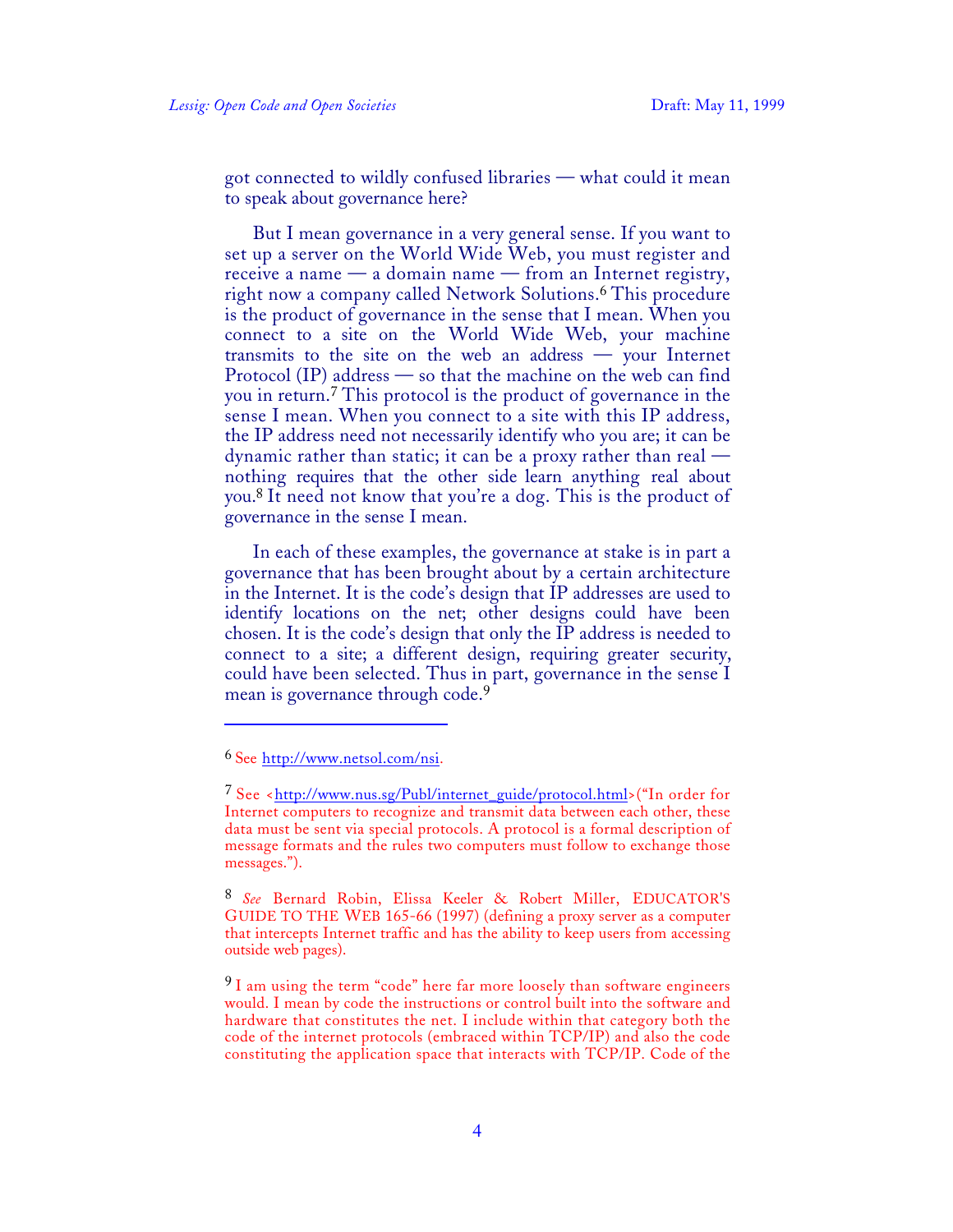But obviously, governance is not just code. It was not software that chose Network Solutions as the domain name registry  $-$  it was the government, by a contract that shifted the responsibility from the late John Postel.10 It was not software that established the protocols for the World Wide Web. It was a group of Internet decision-makers who put a recommendation for this design into circulation, and then recognized it as adopted.11 These decisionmakers were people; their name was not Hal 2000.

Thus governance in the sense that I mean is a mixture of the regulations of code and the regulations of bodies that regulate this code. It is both machine and man.

But both of these "regulators" regulate in ways that are very different from the regulations of real space governments. We should understand this difference.

\*\*\*\*

First, think a bit more about code — about the way that code regulates. Lawyers don't like to think much about how code regulates. Lawyers like to think about laws regulating; code, lawyers like to think, is just a background condition against which laws regulate.

In the analysis that follows, the most important "layer" for my purposes will be the layer above the IP layer. This is because the most sophisticated regulations will occur at this level, given the net's adoption of Saltzer's endto-end design.

10 See Rebecca Quick, *On-Line: Internet Addresses Spark Storm in Cyberspace*, Wall St. J., April 29, 1997.

<sup>11</sup> Walt Howe, Delphi FAQs: A Brief History of the Internet (last updated October 24, 1998) <http://www.delphi.com/navnet/faq/history.html>.

<sup>1</sup> latter sort is often referred to, in Jerome Saltzer's terminology, as code at the "end." "For the case of the data communication system, this range includes encryption, duplicate message detection, message sequencing, guaranteed message delivery, detecting host crashes, and delivery receipts. In a broader context the argument seems to apply to many other functions of a computer operating system, including its file system." Jerome H. Saltzer, David P. Reed, and David D. Clark, *End-to-End Arguments in System Design*, in INNOVATIONS IN INTERNETWORKING 195 (Craig Partridge, ed. 1988). More generally, this layer would include any applications that might interact with the network (browsers, email programs, file transfer clients) as well as operating system platforms upon which these applications might run.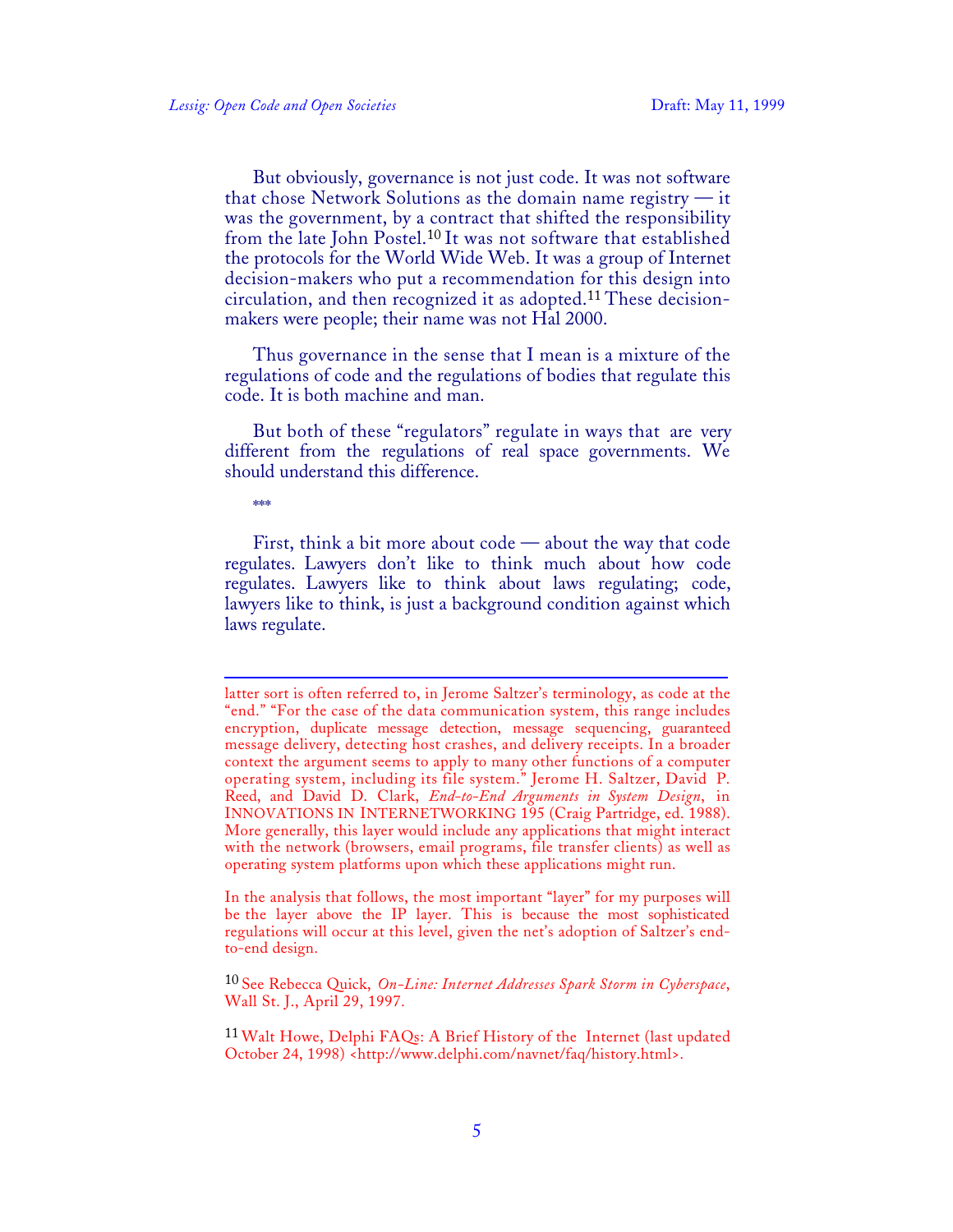But this misses an important point. The code of cyberspace whether the Internet, or net within the Internet — the code of cyberspace defines that space. It constitutes that space. And as with any constitution, it builds within itself a set of values, and possibilities, that governs life there. The Internet as it was in 1995 was a space that made it very hard to verify who someone was; that meant it was a space that protected privacy, and anonymity. The Internet as it is becoming is a space that will make it very easy to verify who someone is; commerce likes it that way; that means it will become a space that doesn't necessarily protect privacy and anonymity. Privacy and anonymity are values; and they are being respected, or not, because of the design of code. And the design of code is something that people are doing. Engineers make the choices about how the world will be. Engineers in this sense are governors.

\*\*\*

1

Now I've been selling this line about how the code is a kind of law, and how the authors of the code – code writers — are a kind of governor. I've been selling this line for what seems to be a very long time — months, which in Internet time is a generation.<sup>12</sup> And the obvious implication of this line of argument is that we need to think more about how these governors govern. For if the architecture of the Internet affects values as well as bits  $-$  if the architecture is a kind of law — then as in any law-making context, we should be asking, who are these law makers, and how do they make law.

More specifically, I've been selling the idea that we should assure that our values get architected into this code. That if this code reflects values, then we should identify the values that come from our tradition — privacy, free speech, anonymity, access and insist that this code embrace them if it is to embrace values at all.

Or more specifically still: I've been arguing that we should look to the structure of our constitutional tradition, and extract from it the values that are constituted by it, and carry these values into the world of the Internet's governance — whether the governance is through code, or the governance is through people.

<sup>12</sup> The sale comes to an end in my forthcoming book, **Code and Other Laws of Cyberspace** (Forthcoming Basic Books, 1999).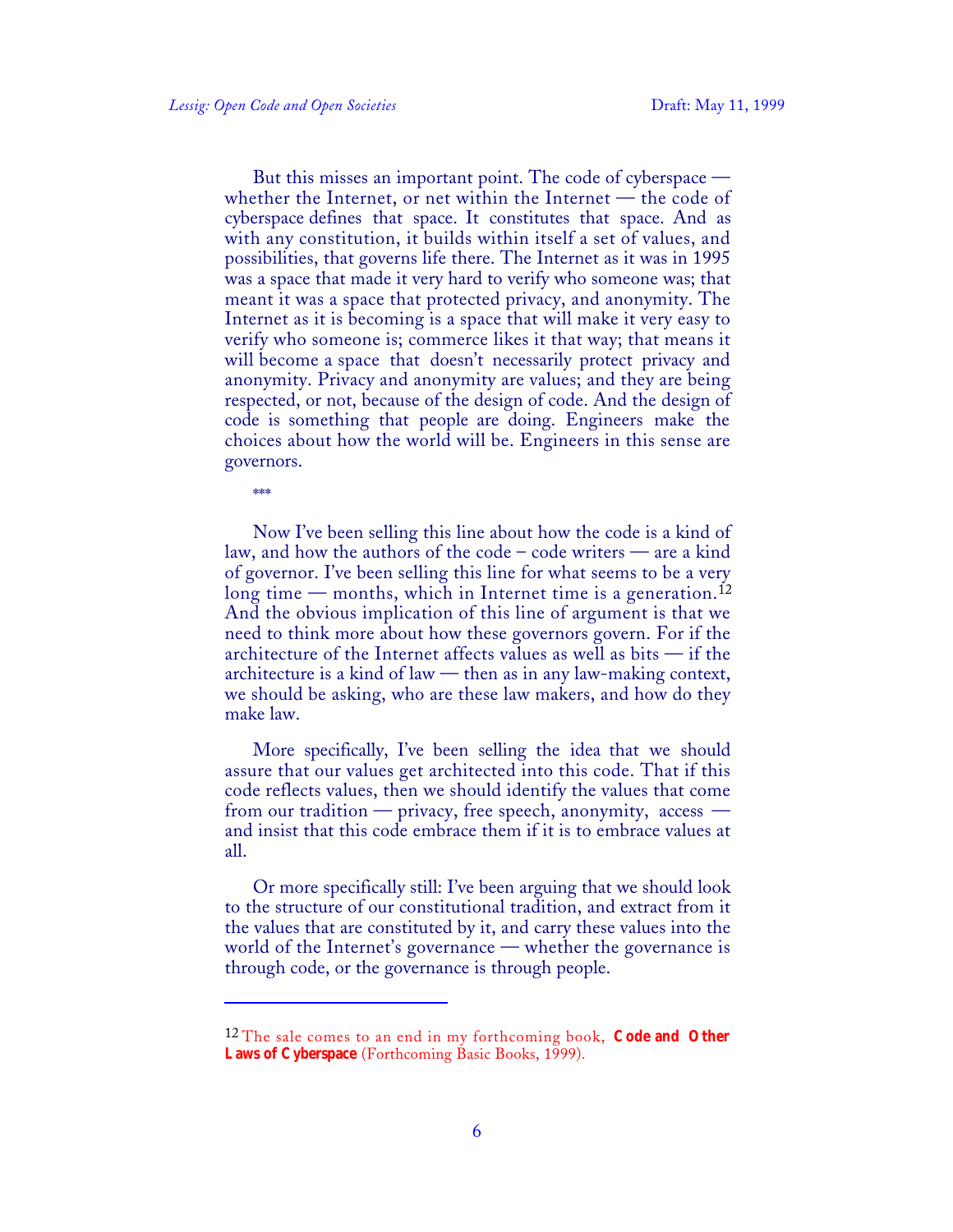\*\*\*

Joe Reagle is a researcher at the World Wide Web consortium — a consortium of Internet companies that work on standards and protocols for the net.<sup>13</sup> He's a young researcher; he was a fellow at the Berkman center from where I now hail; but he's been around the net for most of its life. He's a bit hard to recall sometimes — his hair tends to change colors fairly regularly — but he's the best techno-policy geek I know in this field, and he's one who has heard this argument of mine many times before.

And recently he said this to me: You lecture about the values implicit in our constitutional tradition; you argue we should carry these to cyberspace; what about the values implicit in the Internet's tradition; what about the values that are implicit in how it is governed. Why shouldn't we identify those, and carry those to real space?

And I realized he was right. Ever the imperialist, ever the lawyer, I had proceeded on the assumption that real space would have something to teach cyber. But why not the other way round. Why wouldn't the governance of the net have something to teach real space?

I mean this lecture to be the first part of an answer to Reagle's challenge. What are the values in the Internet's governance just now; and how would they translate? And does this tradition tell us something about the relationship between this growing movement of open source software, and the future of net governance?

 $*$ 

 $\overline{a}$ 

First, let's talk a bit more about open source. I started with the story of Wiles' proof of Fermat's Last Theorem. If you need a model to understand, if a description is obscure unless you can relate it to something else, if you have been so completely bent by something called legal education that you can't conceive of an idea on its own, then let this model, or this picture of Wiles' proof stand as a template. For this is just how open source software works — with an inspiration, handed over to the public, in an imperfect but promising form, which a public then can take up on

<sup>&</sup>lt;sup>13</sup> See http://www.w3.org/People/W3Cpeople.html#Reagle.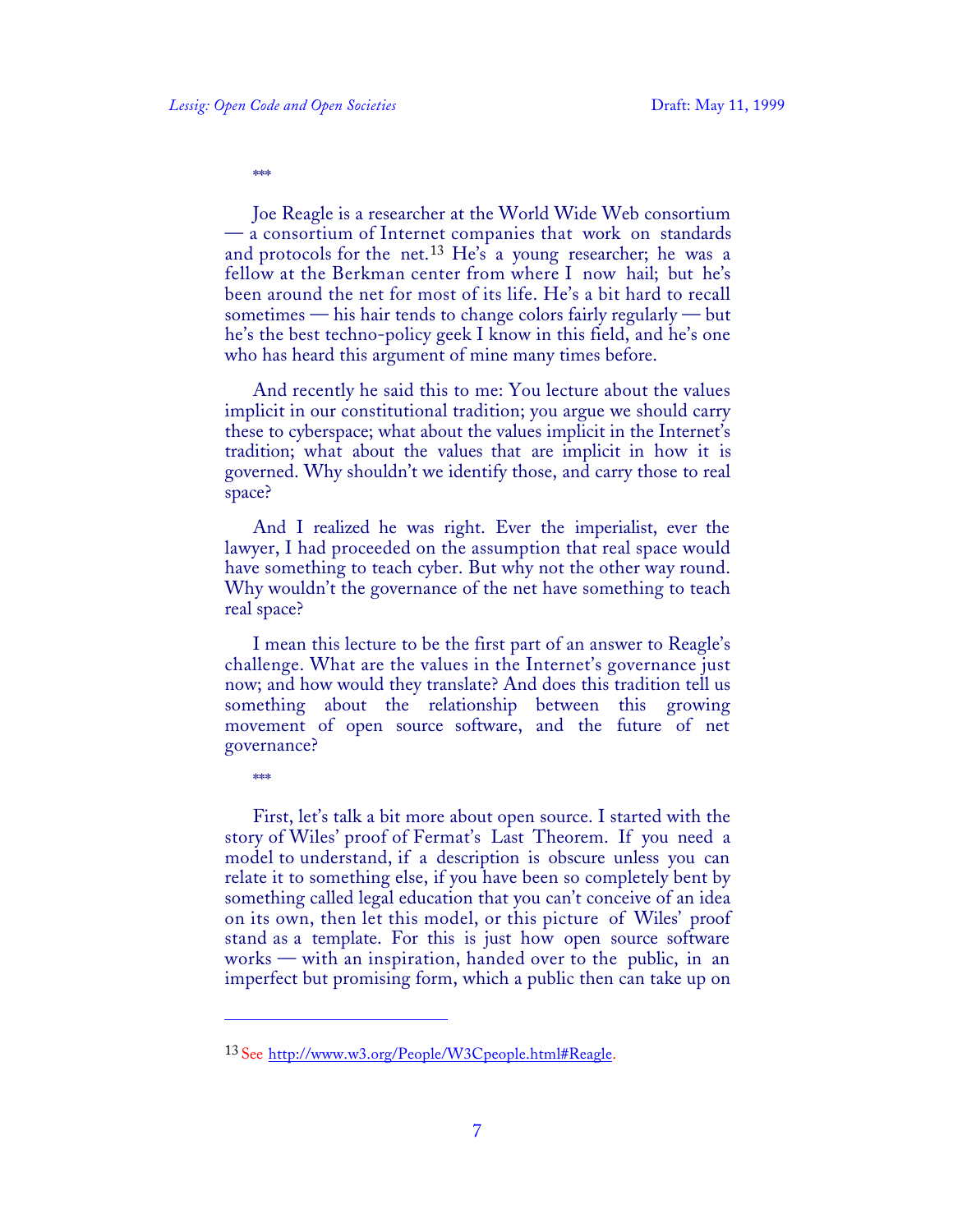its own and continue to work out. But with a promise, that what they produce with this product leaves this open part open.

The history of an operating system called GNU/Linux is a perfect, and perfectly timely, example. In this story, Fermat is played by a young Finn named Linus Torvalds.<sup>14</sup>

Linus Torvalds is not a lawyer; I don't know whether he is an amateur mathematician. But in 1991, he was an undergraduate at the University of Helsinki, and he wrote the kernel of an operating system, and posted it on the Internet. It was a file that was 10k lines large. And it did — as "kernel" suggests — just a fraction of what we now associate with what marketers call operating systems.

People took up Linus' invitation. They took up his kernel, and began to work out its problems. They took the proof that Linus had sketched, and over time, by linking it with Richard Stallman's GNU operating system, they turned it into an operating system.<sup>15</sup> And not just any operating system. Rather, they took this kernel and turned it into an OS that some have called the single greatest threat to the dominance of the dominant desktop OS developer, Microsoft. That's not my judgment. That's the judgment of an internal Microsoft document, part of the "Halloween documents," that picked GNU/Linux, and the open source software movement, as "a significant near-term revenue threat to Windows NT."<sup>16</sup>

Now there is something incredible in this story — some parts not believable, some parts extraordinary. The idea that through this collective, essentially volunteer, effort, one of the most powerful operating systems on the planet could be developed is, to put it mildly, surprising. Through a process that Mike Godwin

 $\overline{a}$ 

<sup>14</sup> RANDOLPH BENTSON, INSIDE LINUX (1998). Linus Torvalds, *The Linux Edge*, in OPEN SOURCES—VOICES FROM THE OPEN SOURCE REVOLUTION 101, 109 (Chris DiBona et al. eds., 1999).

<sup>15</sup> Richard Stallman, *The GNU Operating System and the Free Software Movement*, in OPEN SOURCES –VOICES FROM THE OPEN SOURCE REVOLUTION 65, 53-70 (Chris DiBona et al. eds., 1999).

<sup>16</sup> See http://www.opensource.org/halloween.html.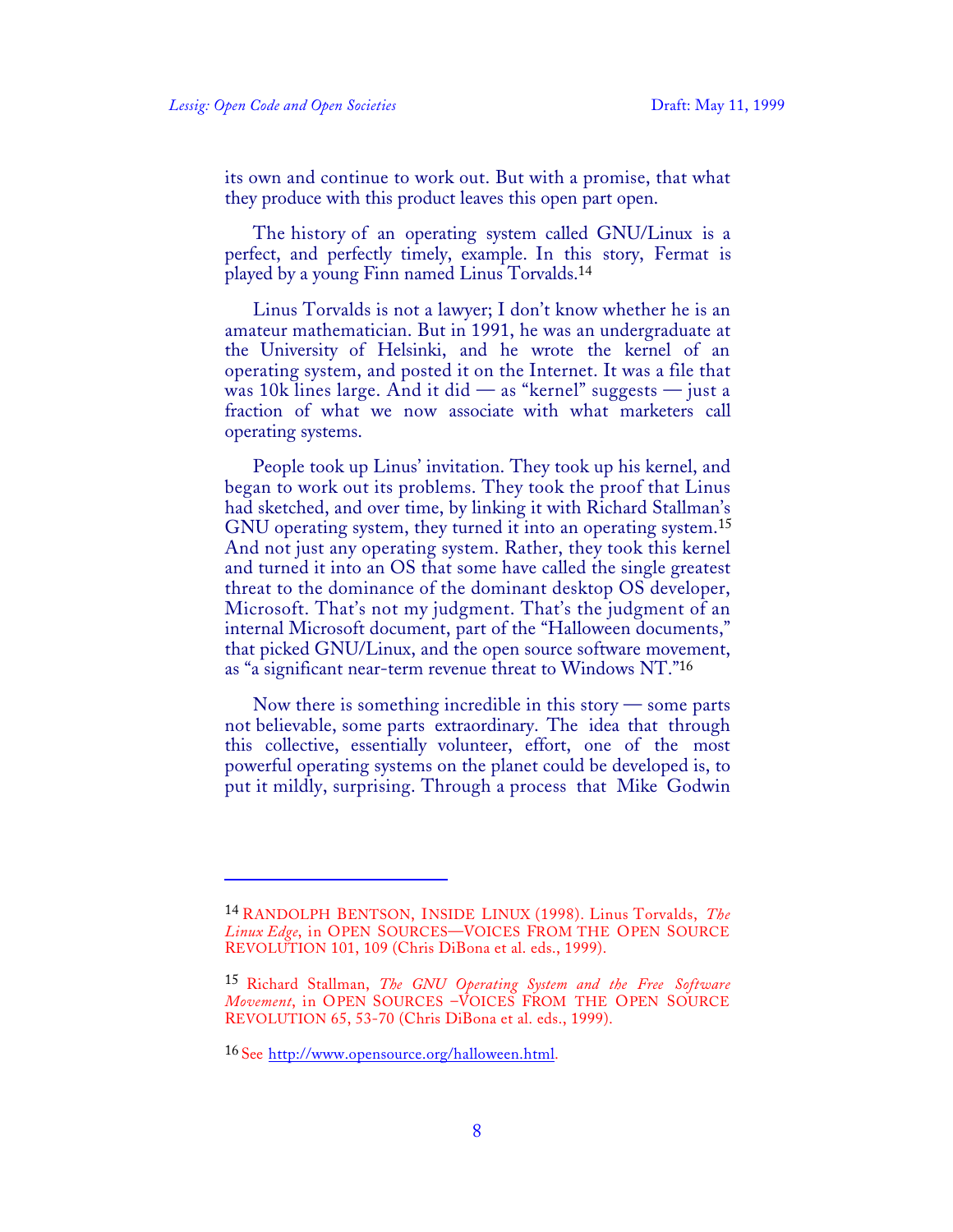describes as Internet barn-raising, a product gets built.17 And not just with this  $OS -$  for as Godwin recounts, there are many contexts where something similar to this gets done — where a common problem is placed in a common space, and people from around the world turn themselves to working, in parallel, on this problem.

The groundwork for this project had been laid many years before. Torvalds wrote a kernel, but that kernel was plugged into a framework that had been developed since 1985.<sup>18</sup> This was the work founded by Richard Stallman, and his Free Software Movement. Stallman had begun a similar project which had similarly drawn thousands of net barnraisers. Its aim was an operating system, GNU, but GNU foundered for want of a kernel. It was only because Torvalds had GNU — and the tools that GNU had produced — that he could plug Linux into GNU. One free software project building upon another, to build GNU/Linux.<sup>19</sup>

As I've said, this idea — or ideal — of open source software is not limited to this OS, GNU/Linux. This might all sound wildly 60s-ish, wildly idealistic, this idea of putting in the commons one's work product, of giving away what one makes, with no guarantee of compensation. It sounds to us  $-$  we who live in the postcommunist era, communistic. Marx applied to code. The first domino in a theory racing towards tyranny.

Until, of course, one thinks again about science, about the way science works. For basic science is progress that is then given to the next.<sup>20</sup> Until one learns something about how the net was built.

1

<sup>&</sup>lt;sup>17</sup> MIKE GODWIN, CYBER RIGHTS: DEFENDING FREE SPEECH IN THE DIGITAL AGE (1998).

 $18$  Or the 1970s, if you count emacs.

<sup>&</sup>lt;sup>19</sup> And to be fair, there was an important role played by law as well. Stallman's real genius (from the perspective of a lawyer, and I apologize for that) was the  $GPL - a$  license that would use the power of copyright to guarantee that what was produced under GPL not be removed from the commons.

<sup>20</sup> See, e.g., Rebecca S. Eisenberg, *Public Research and Private Development: Patents and Technology Transfer in Government-Sponsored Research*, 82 VA. L. REV. 1663, 1667 (1996); Rebecca S. Eisenberg, *Intellectual Property at the Public-Private Divide: The Case of Large Scale DNA Sequencing*, 3 U. CHI. L.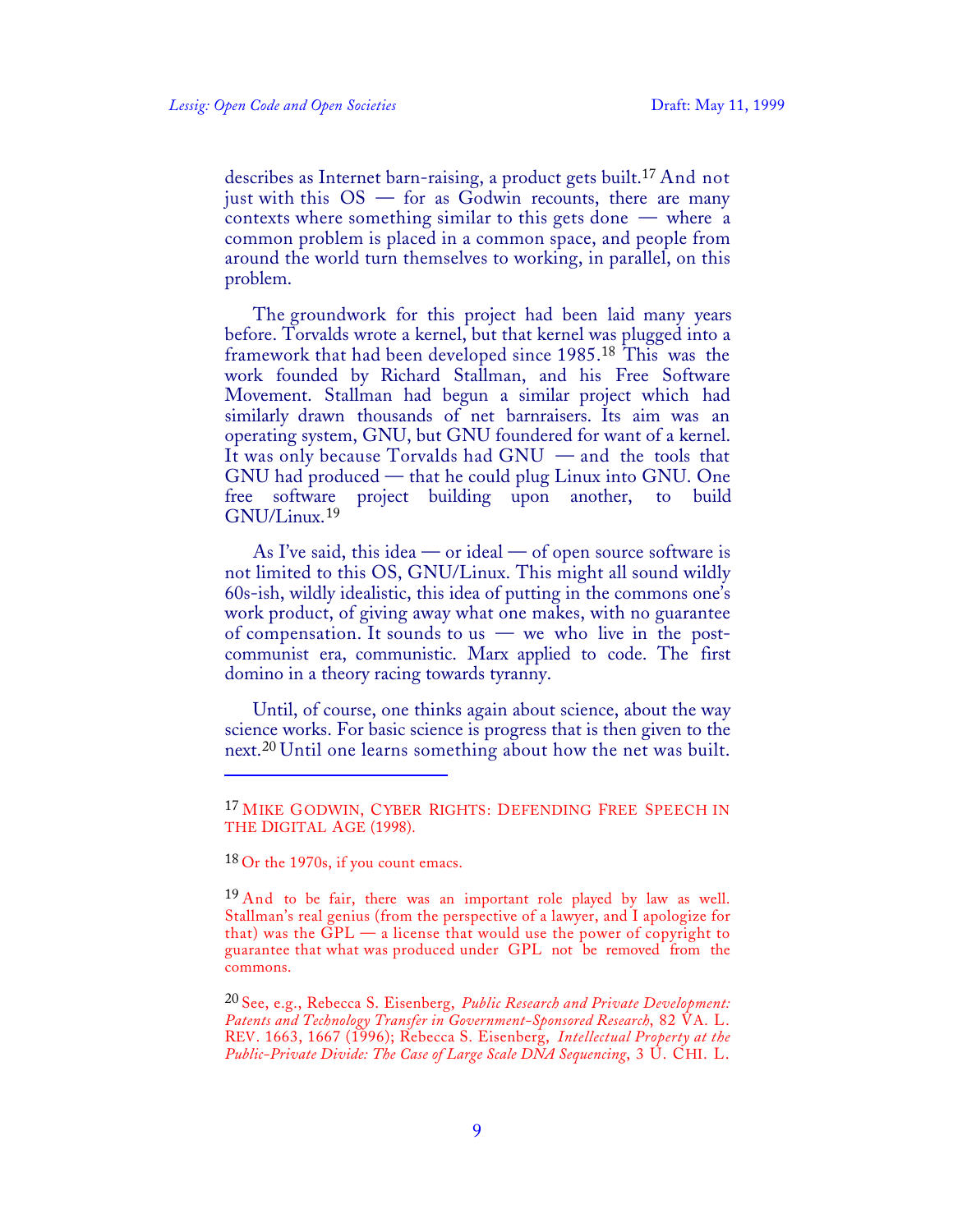$\overline{a}$ 

For post-communist prejudice notwithstanding, we should remember that most of the Internet is open source in just this sense, and certainly most of the Internet that most of us have anything to do with is open source in just this sense. And most of the growth in the reach of the Internet has come from its being open source in just this sense.

Think about this for a second. There have been electronic networks since the late part of the last century. There have been computer networks for the past 30 years. But these networks were primarily proprietary. These networks were built on the ideal that code, and protocols, be kept private. And so private they were. Networks clunked along at a tiny growth rate. Costs were high. Participation, low.

But the Internet was built on a different model. It is no accident that it came from the research community of major universities. And no accident that it was pushed onto these communities by the demands of government. Once forced, researchers began to build for the Internet a set of protocols that would govern it. These protocols were public — they were placed in a commons, and none claimed ownership over their source. Anyone was free to participate in the bodies that promoted these commons codes. And many people did. There was a barn-raising, in Godwin's terms, that built this net.

Most of the core software that runs the Internet as it is just now is barn-raising code in just this sense — from free Apache servers that are still the dominant server on the Internet, to the SENDMAIL protocol that channels most email on the Internet.<sup>21</sup>

But it is the world wide web that is the best example of this. The protocols — the language — with which the web gets built is something called HTML, and HTTP. These are public standards, public programming languages, which are developed and dedicated to the public's use. So too is the language BASIC, or

SCH. ROUNDTABLE, 557, 561 (1996); Michael A. Heller, *The Tragedy of the Anticommons: Property in the Transition from Marx to Markets*, 111 HARV. L. REV. 621 (1998); Michael A. Heller & Rebecca S. Eisenberg, *Can Patents Deter Innovation? The Anticommons in Biomedical Research*, 280 SCIENCE 698, 700 (1998).

<sup>21</sup>See OPEN SOURCES — VOICES FROM THE OPEN SOURCE REVOLUTION 5-6 (Chris DiBona et al. eds., 1999).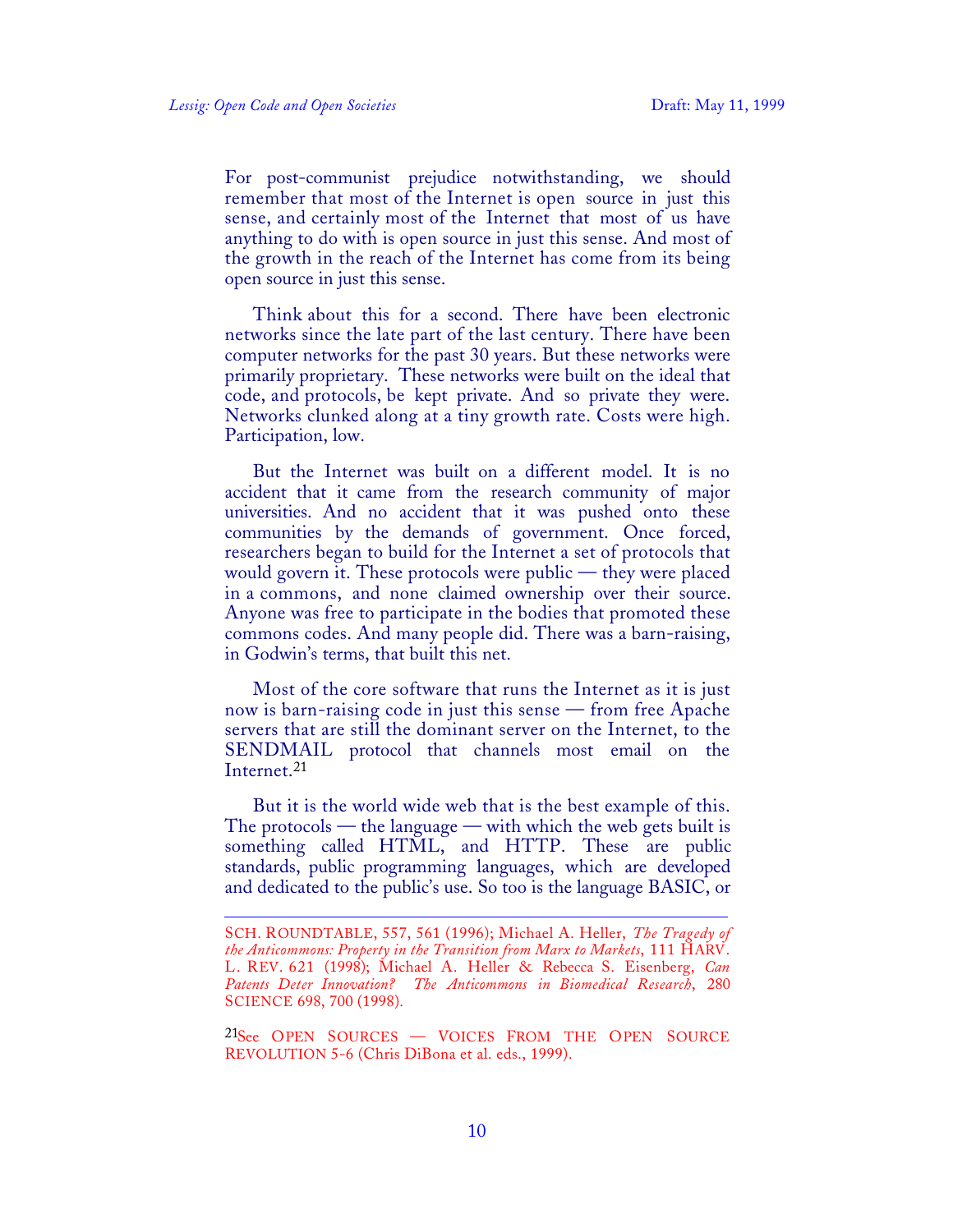C++ public in this sense. But the web took this public-ness one step further. For not only is the code, or the language, public and free for anyone to learn; but so too is the specific use of the code public and free for anyone to use. If you take a program written in C++, and try to display it, it will look like gibberish. But if you are on a web page, and tell the browser to "reveal source," it will look English—the source is always visible. HTML source is public; it is in the commons; anyone can take it, and use it, as they wish. And so far at least, browsers have been written to insist that this source is open. To insist that people can take this stuff, and copy it, and modify it, and use it.

The consequence of making the code like this has been the fastest growing network in our history. Nonproprietary, public domain, dedicated to the commons, indeed some might think, attacking the very idea of property — yet generating the greatest growth our economy has seen.

For here's the most important first point  $-I$  know, late in the game to be making first points. But as an engineer at an Internet software company recently said to me — "the 'ah-ha' for Open Source Software came to me when I realized, 'wait, open source is the Internet.'"

\*\*\*

1

Which brings us back to Joe Reagle. Reagle has a description of how the net works. He has a model, or a story, or a set of descriptions from which one might mine the values that are implicit in this design. And so let's do this that I said he should do with our constitution — let's identify these values, and see what value they bring.

Reagle's first value is a kind of anarchy. That the net gets run not through some organized system of power, but through bottom up control. As net founder Dave Clark put it: "We reject: kings, presidents and voting. We believe in: rough consensus and running code."<sup>22</sup>

Now to us — lawyers, quasi-well off sorts — this doesn't sound like a promising start. It sounds to us like chaos. But the techno anarchist is quick to lecture that our understanding of what quote

<sup>22</sup> Dave Clark, IETF Credo (1992) <http:// info.isoc.org:80/standards/index.html>.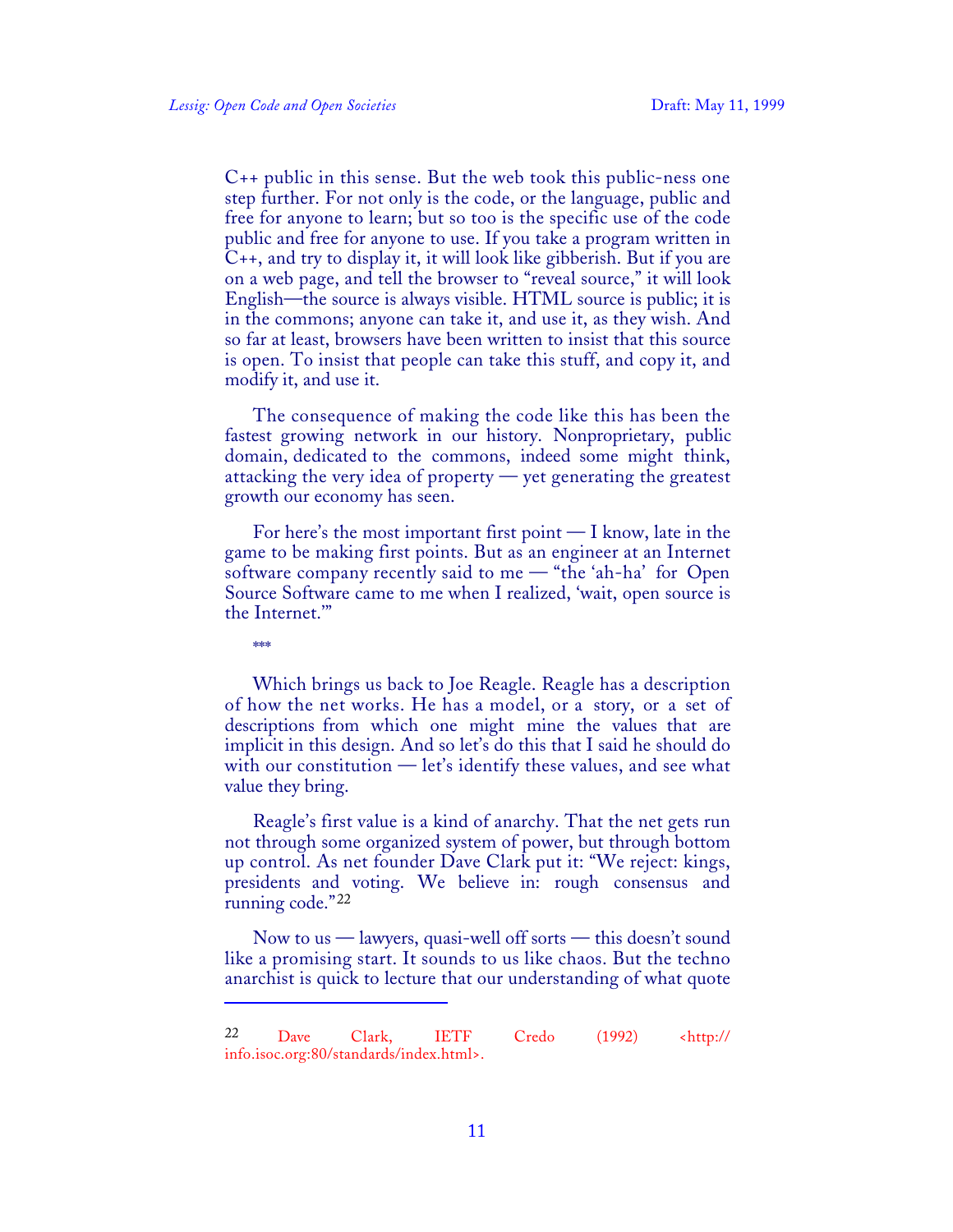anarchy unquote is is, well, wrong. Anarchy is not about rule-lessness. Anarchy is about bottom up control.

Whatever. I'm not so much interested in the net's theorizing about its nature; I don't really care for what techo-geeks say. I want to look at what they do. What are the values implicit in what they do. Revealed-values, like revealed-preferences. This is the interesting feature of the net's world.

And here is where Reagle's description gets to be very interesting. For there are two values that are central to the practice of the Internet's governance —values that link to the open source movement, and values that link as well to governance in real space. Let me describe these two and then develop with them some links to stuff we know about real space.

## *Open Forking*

1

The first of these values we could call the value of *Open-Forking,* and we could define open forking like this: Build a platform, or set of protocols, so that it can evolve in any number of ways; don't play god; don't hardwire any single path of development. Keep the core simple, and let the application (or end) develop the complexity.

Now open-forking flows out of the practice of Internet governance in part because the governors — in the terms of political philosophy — are liberals. They are neutral about the ends to which anyone might put the net; they may not personally be neutral, but they have a modus vivendi that the net not tilt in one way or the other.

But to preserve this neutrality, there are principles the system must preserve. One is an ideal of network design developed at MIT, called "end-to-end."<sup>23</sup> The basic intuition is that the conduit be general; complexity should be at the end of the project.

It is a second idea that I want to focus here, however, and that is the notion of modularity.

<sup>23</sup> Jerome H. Saltzer, David P. Reed, and David D. Clark, *End-to-End Arguments in System Design*, http://web.mit.edu/Saltzer/www/publications/ endtoend/endtoend.pdf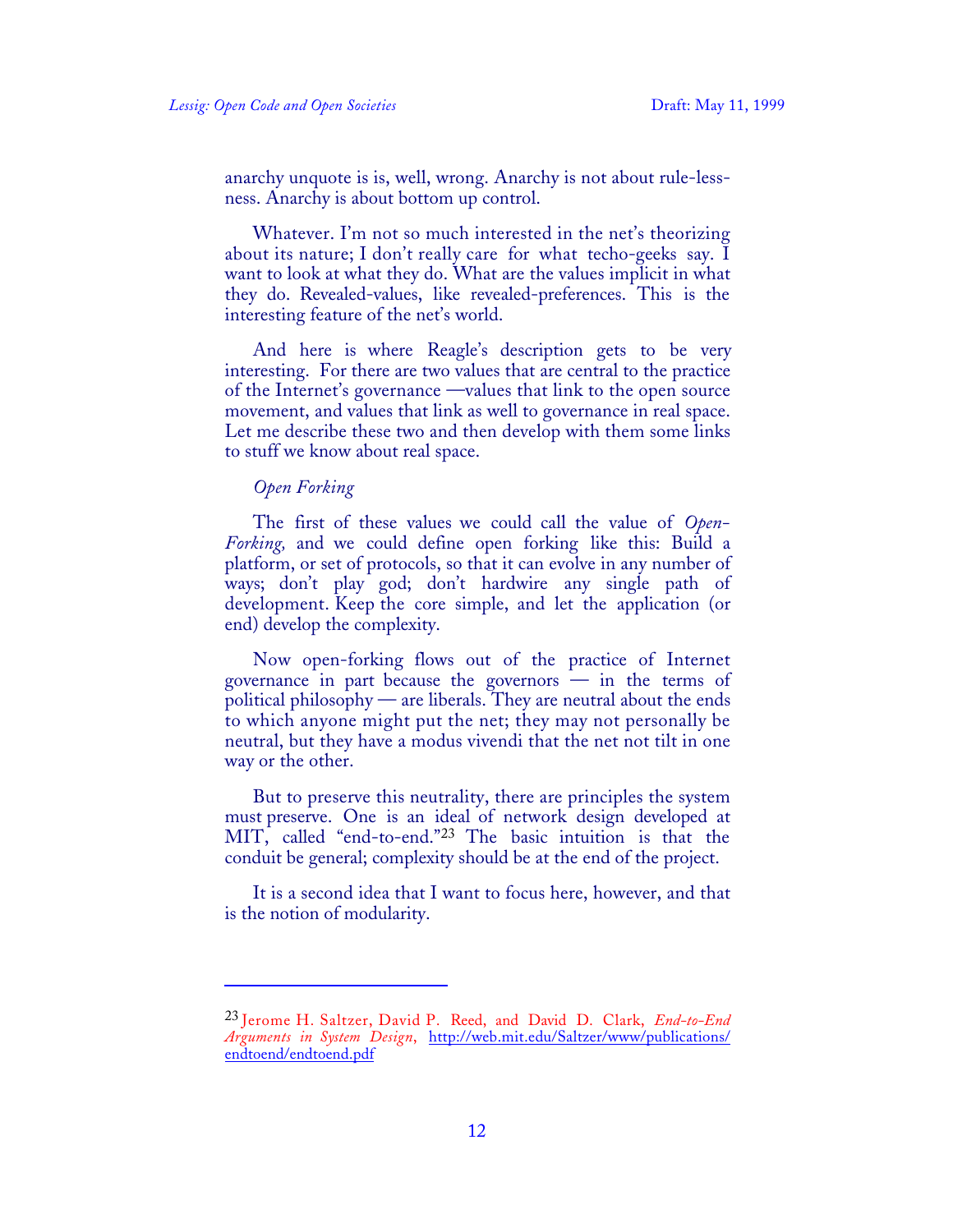Code can be written in any number of ways; good code can be written in only one way. Good code is code that is modular, and that reveals its functions and parameters transparently.

Why? The virtue is not efficiency. It is not that only good code will run. Rather, transparent modularity permits code to be modified; it permits one part to be substituted for another. The code then is open; the code is modular; chunks could be removed and substituted for something else; many forks, or ways that the code could develop, are possible. No one dictates which way the code will develop — this is what the anarchy point does in Reagle's description. No rules say which way is right. Instead, evolution does that. The evolution of thousands of people trying their hand at improving a code, and thousands of people choosing which improvement makes sense.

The consequence of both these elements of what I am calling the open-forking design and that design itself is that no *one* can control how the system will evolve. No single individual gets to set the path the system will follow. It might evolve to follow a path, but it will evolve by the collective choice of many. Design of the net then is the product of this bottom up practice.

\*\*\*

 $\overline{a}$ 

Here we can make our first link. For consider the connection between this ideal of open-forking, and an aspect of antitrust's law of tying.

Tying doctrine says that in some cases, a seller can't bundle the sale of one product with the sale of another.24 Instead, the seller must offer the two separately, even if it offers the two together as well. *When* the law so insists is a complicated question — only sellers with market power in the tying product get scrutinized, and only if there is a threat of market power in the tied products. But for those few sellers who fall within this rule, the rule has a very important effect: Like open-forking, it says that the evolution of a particular product, or market, or set of products, can only be set by the decisions of a market. If the market chooses the bundled products over the separate products, all the better for the bundled products. But this is a decision for the market.

<sup>24</sup> *Jefferson Parish Hosp. v. Hyde*, 466 U.S. 2 (1984).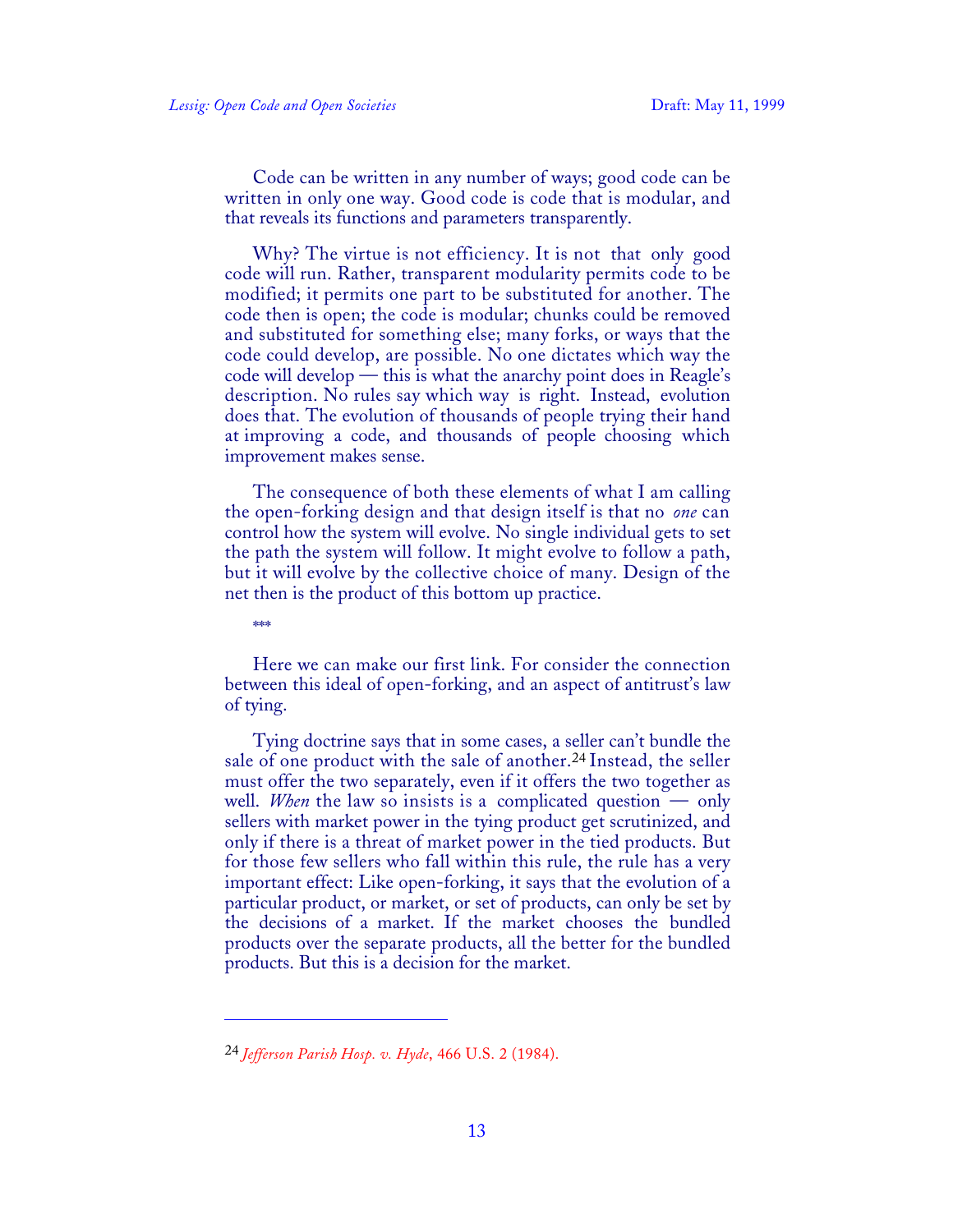The law functions, then, as a type of jurisdictional rule  $$ when the threat of control or forcing is great, the law will assure that the market decides. And in this, it is just like open-forking, for open-forking too is a principle designed to assure that a market — and here, the market of developers pushing the web in one way or the others — decide how the web will develop. Not a king; not a president; and not even voting, but a consensus, and running code.

There is a second link as well, between this value of openforking and democracy. One value of democracy, outside of the constitution, is that the democratic system should leave open the right of the democracy at least to develop in any way it chooses. The government is not to entrench one path or political party over another; it is not to tie support for it to other basic governmental services. It can't stack the electoral districts so that only one party wins;<sup>25</sup> it can't require that you vote democratic in order to receive basic health care. It can't use its power in one area to tilt support to it elsewhere. Electors are to be free to pursue whatever path they want; the government is to leave open any path the electors want.

The point again is jurisdictional. Democracy is about preserving the jurisdiction of the people to choose the direction a government should go, just as the law of antitrust places in the market the jurisdiction to choose the direction that a product will go, just as coders of the Internet place in the citizens of the net the jurisdiction to choose the direction of that code. In all three contexts, the fundamental choice is a choice about jurisdiction; all three reserve ultimate power to a decentralized, bottom up method of evolution.

## *Universal Standing*

1

That is the net's first value — that control be from the bottom up, and that all paths be left open to bottom up control. The second value we could call universal standing:

Go back to the evolution of GNU/Linux. GNU/Linux is an operating system; GNU/Linux is a pile of code. Anyone can download a copy of GNU/Linux to run as an OS; anyone can download a copy of GNU/Linux to get access to the code. This is

<sup>25</sup> See, e.g., *Davis v. Bandemer*, 478 U.S. 109 (1986)(permitting constitutional challenge to districting based on political parties illegitimately entrenching power.)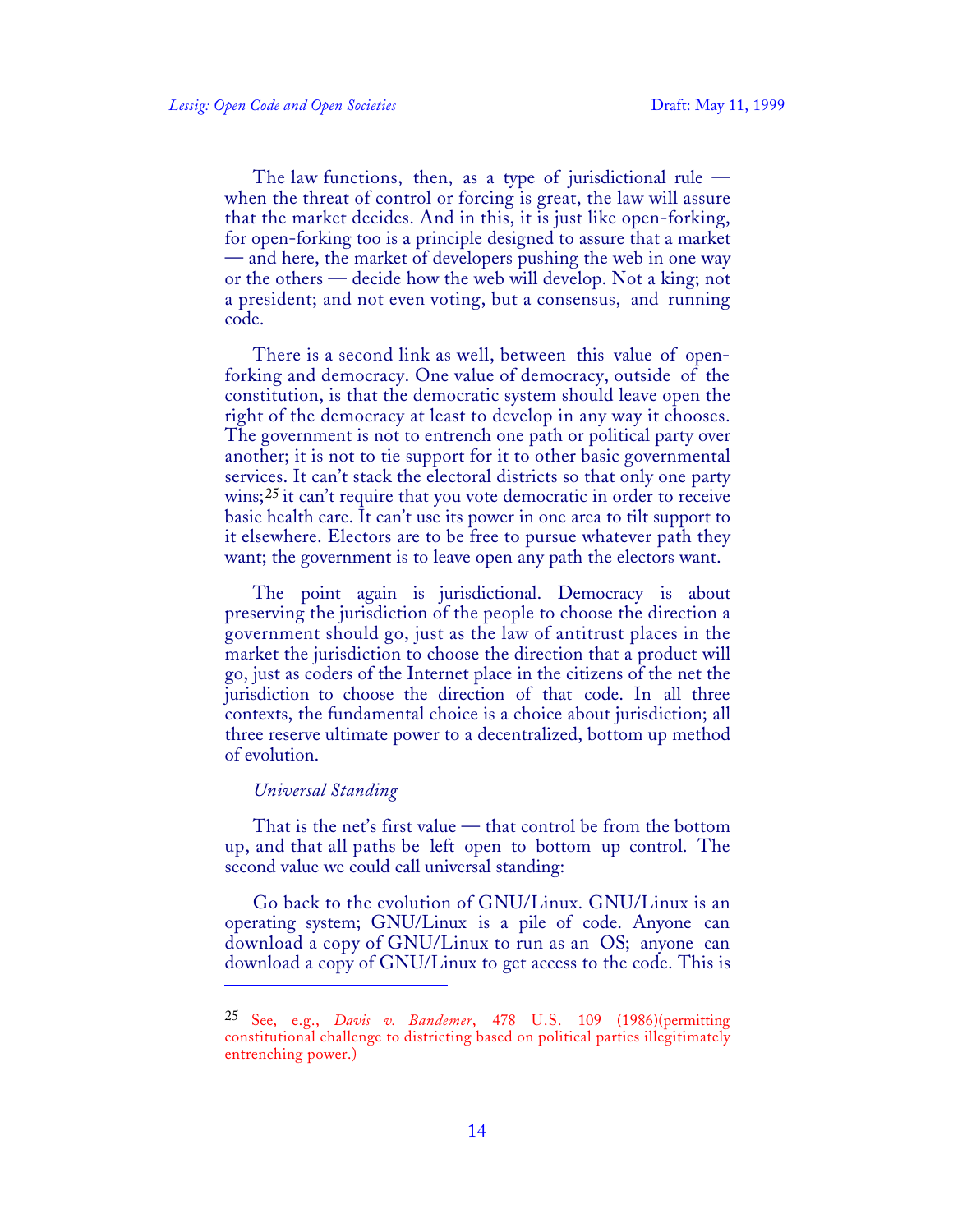$\overline{a}$ 

the core of the Open Source movement — that the code of Open Source software remains open. That it sits in the public domain, which means that no one needs the permission of anyone else to take it, and improve it.

Without anyone's permission, one can improve it without going to work for any company. One can improve it without getting the permission of some governmental bureaucrat. One can improve it without getting the authority of an election. Open code exists in the public domain for anyone to pick up just as Wiles' flawed proof existed in the public domain for anyone to fix. They are both common problems, and anyone has standing to try her hand at solving them.

Now your response here may well be, "Yea, wonderful. We are all equally free to prove Fermat's last theorem; we are equally free to build out Linus' OS; the poor and rich are equally free to sleep on the streets. In all three cases, there is a formal equality; in all three cases, one might ask, what value does this equality preserve?"

The answer has nothing to do with equality. Indeed, quite the opposite. The virtue of universal standing is the way it produces inequality. For the world of Internet governance — whether the governance of bodies like the IETF, or the governance of the evolution of code like GNU/Linux — is not the world of the French revolution. All citizens are not equally empowered. All citizens are not equally kings.

Recall: "We reject: kings, presidents and voting. We believe in: rough consensus and running code."

Now the unifying feature of "kings, presidents, and voting" is formal power. The net rejects formal power. It rejects the idea that someone can say, this is how the world will be, and that the world will be like that *simply because this is what was said.*

But this is not to say the net rejects authority. Indeed, Clark's statement identifies the source of authority — "rough consensus and running code" and between the two, I suggest, it is the second that is most important.26 Universal standing keeps open the space

<sup>&</sup>lt;sup>26</sup> Though Scott Bradner insists the first is important as well. It is true that the process doesn't get stopped by the veto of any minority, except if the process can't produce its idea in code. This difference the design of the internet's standards body, IETF, is discussed in Scott Bradner, *The Internet*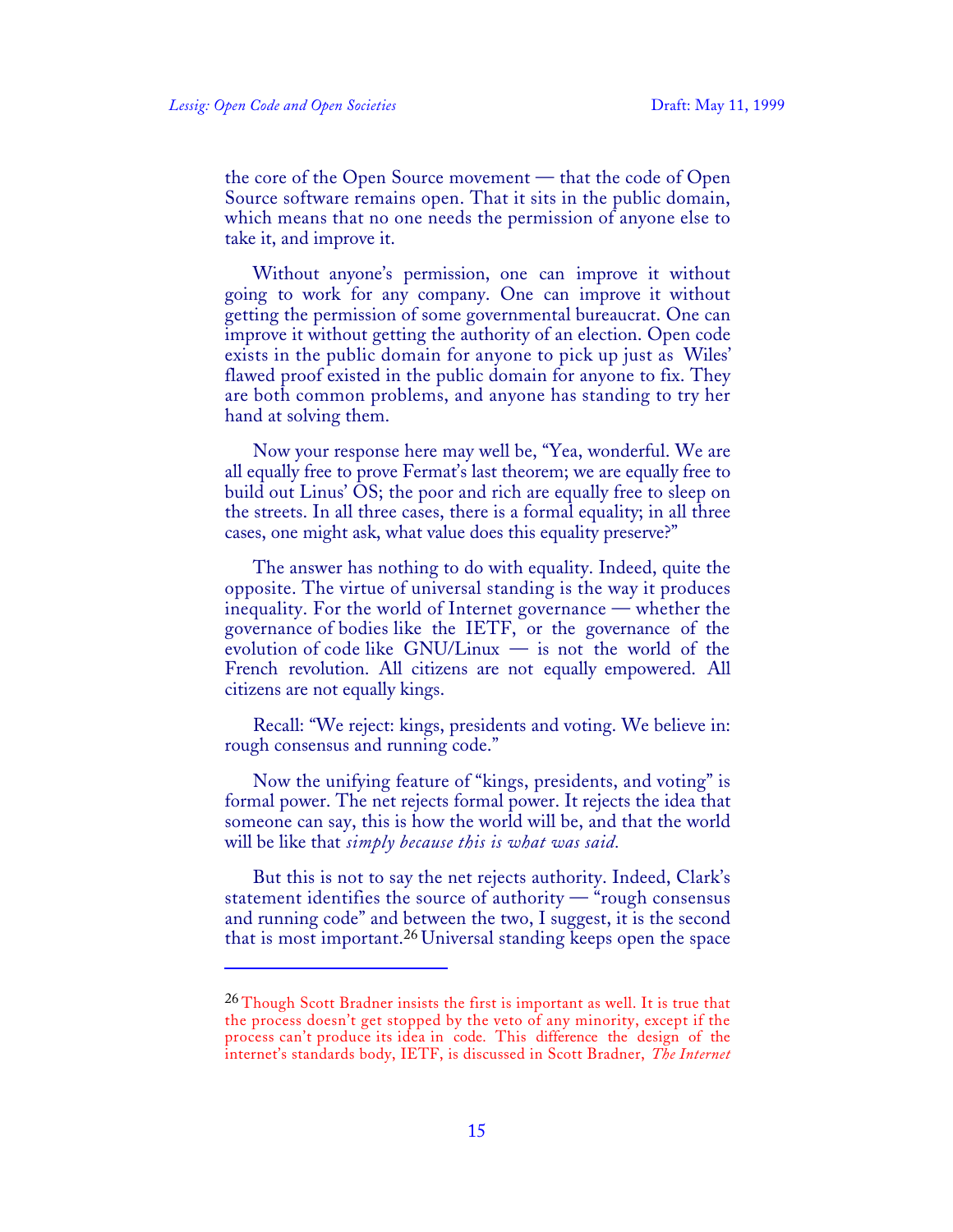for individuals to gain — not power, but authority. And they gain authority by their works. As Reagle (and someone else) says, "you will know them by their works." One gains authority not by a structure that says, you are the sovereign, but by a community that comes to recognize who can write code that works.

This is the world of GNU/Linux as well. GNU/Linux is out there for anyone to take. But it does not evolve wholly on its own. There are choices about how it will evolve, and these choices get made by a council of elders — not old people, but people who have demonstrated that they can produce something. Anyone can propose a direction for the code, but proposals are not in English; proposals are in code. If there is a bug you think should be fixed in a particular way, you fix it, and offer the code that fixes it. It is the craft of your work, and the elegance and power of your solution that commends it, and gives it power. Not your status, not your rank, not your corporate position, not your friendships, but your code. Running code, that by its power produces rough consensus.<sup>27</sup>

Now this more complicated idea of universal standing, like the idea of open-forking, also has some links to real space ideals.

First to the market: it remains our ideal, though governments have done much to screw this up, that markets are to remain open. Here again is a value that sings in the law of antitrust  $-$  that everyone formally be permitted to enter; that no one be shut out. You and I equally are assured an equal right to open a competitor to U.S. Steel, or Starbucks. The market guarantees open entry, which means it simply guarantees everyone may enter the competition. But to guarantee equal entry is not to guarantee equal results. Winners are to be chosen by the market's choice; the market too rejects kings, presidents, and voting.

<sup>1</sup> *Engineering Task Force*, in OPEN SOURCES –VOICES FROM THE OPEN SOURCE REVOLUTION 47-52 (Chris DiBona et al. eds., 1999). Other standards bodies — for example, IEEE — allow standards to be adopted that have not been shown to work.

<sup>&</sup>lt;sup>27</sup> There is a related ethic in the world of  $MUDs$  — text based virtual realities. Power in these spaces is often allocated to characters called "Wizards." The ethic is that wizards be people who can code well, and when the power gets allocated by favoritism, this is not viewed favorably by others within the mud. See Elizabeth Reid, *Hierarchy and power: Social Control in Cyberspace*, in COMMUNITIES IN CYBERSPACE 120 (Marc. A. Smith and Peter Kollack, eds. 1999).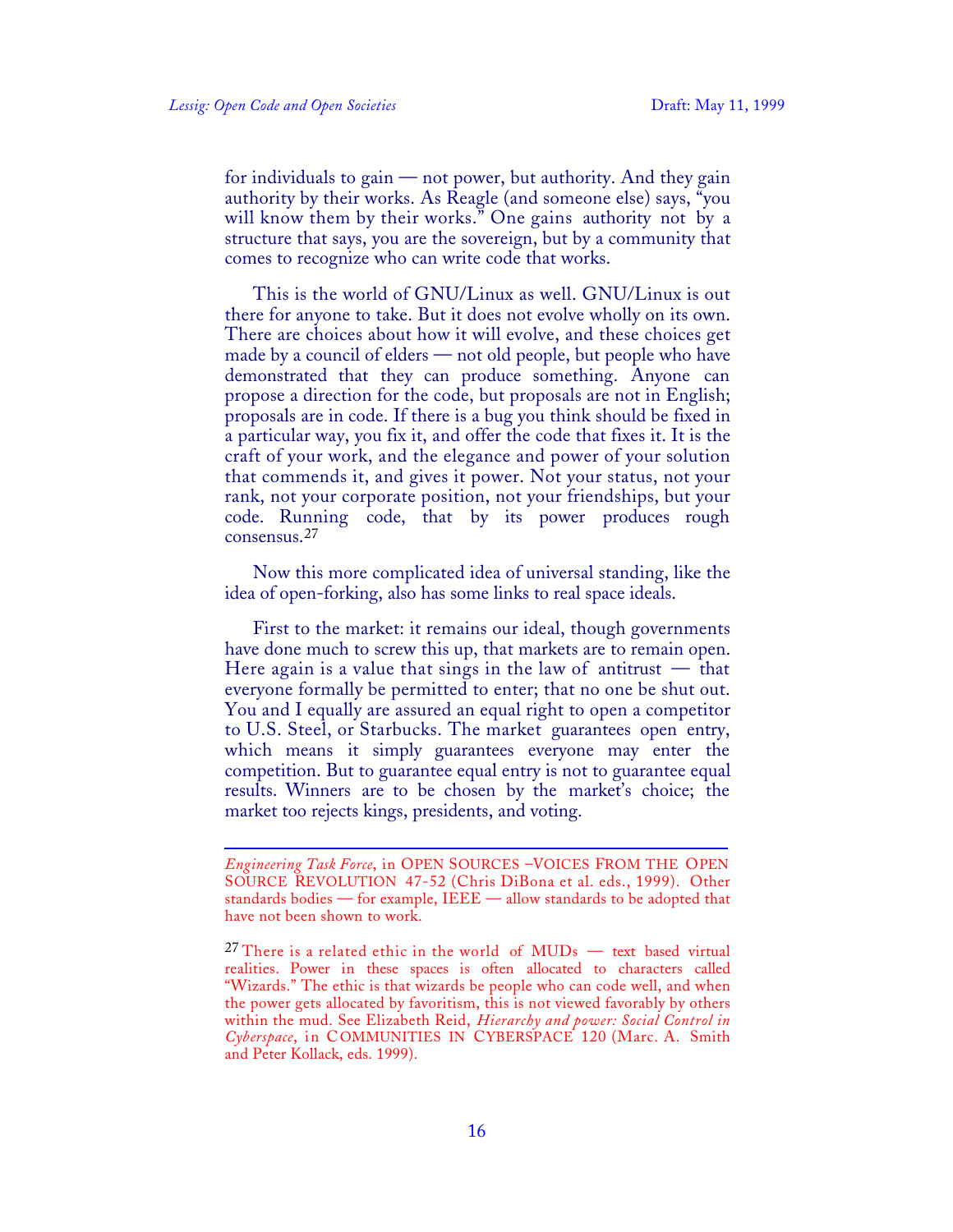And so too is there a link to democracy. Or to ideals of democracy. Whether realized or not, the ideal of democracy is that anyone can enter — regardless of class, regardless of blood, anyone is permitted to put their ideas up for selection. This is our idea, even though we realize that in real space, only crazies and the rich really ever put themselves up for election. And even though in real space, we understand that those who prevail rarely prevail for the right reason. In c-space, this ideal seems real. Vince Cerf, David Clark, Jon Postel, John Gilmore, Richard Stallman, Linus Torvalds — these were nobodies who became somebodies for a reason, just as we imagine that Lincoln, and Webster, and Wilson, but who else? — were nobodies who became somebodies for a reason. The value is that anyone can stand; that democracy, like the market, like open code, leaves the competition open.

\*\*\*

Two values, then, are central to the Internet's governance: that it be designed to evolve however we choose; that it remain open to anyone's work. Two values that are central to the way the market works: that it be designed to evolve however we choose; that it remains open to entry by anyone. Two values that are central to democracy: that government be designed to evolve however we choose; that it remain open to anyone's work. Two values that link three critical domains of our life in cyberspace. Do they say something then about the alternative — about code that is not open, about code that is not free. Do these two values entail something conclusive about company code?

"Conclusive" is a hard word for an academic, but let's start with this. Nothing entails that open and closed can't coexist. Our world has commons; it has private property as well. The key is balance. Balance entails that one side does not insist on the death of the other; balance entails the survival of the other.

Linus Torvalds put it better than I could: When the question was raised whether proprietary code could be tied to GNU/Linux, and many in the open source movement had opposed it, Torvalds said "my opinion on licenses is that 'he who writes the code gets to choose his license, and nobody else gets to complain.' Anybody complaining about a copyright license is a whiner."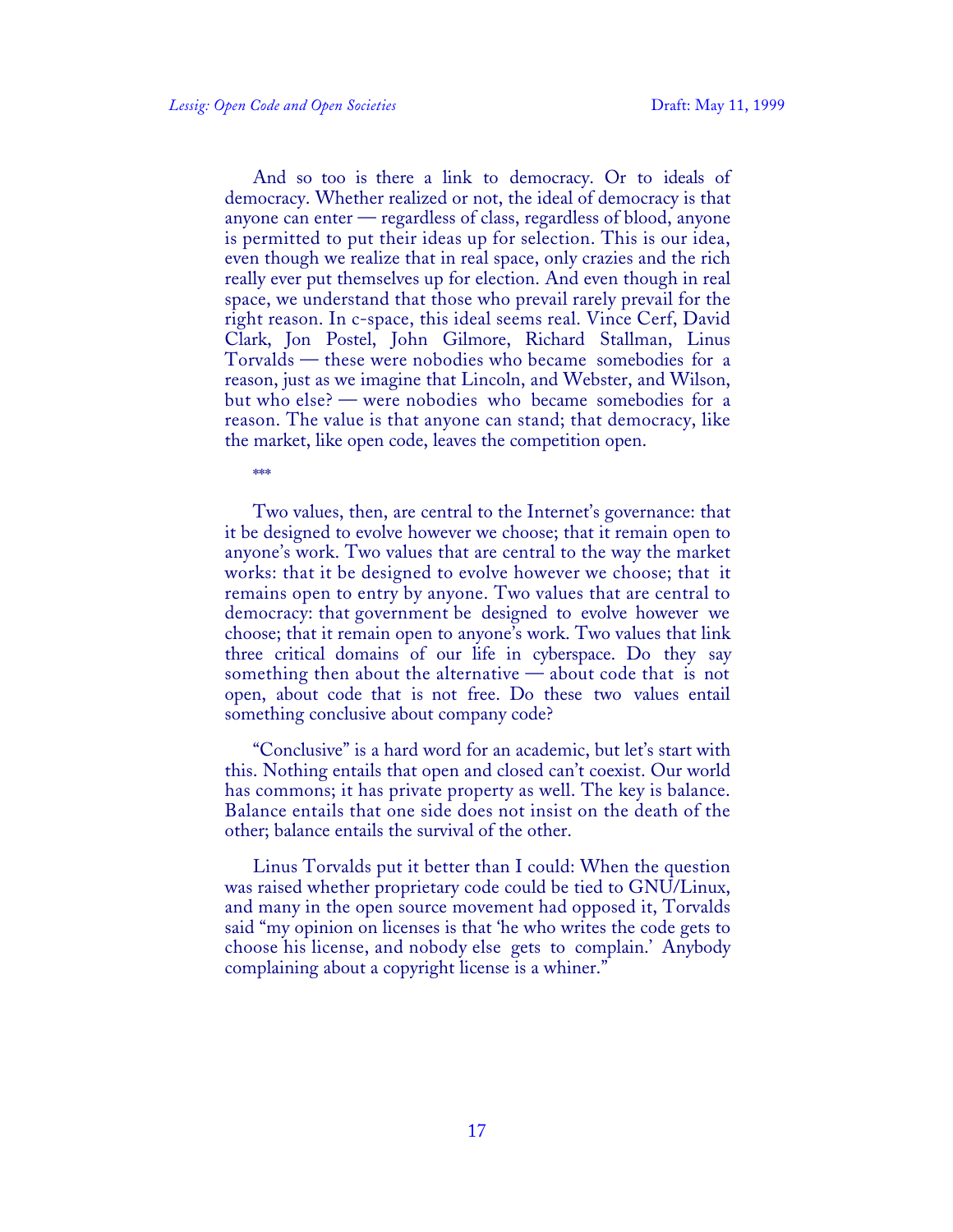Torvalds is no fanatic. He is no Free Software extremist.28 He imagines a balance between commons and private. That just as we live in real space with common and private properties, so too can cyberspace live with common and private properties. But the point of the links that I have tried to suggest is that the values that are at stake in this trade-off are more than the values of efficiency. The values of Internet governance are about the values of governance; and the balance the Internet must strike is between that part that leaves itself open to these values, and that part that doesn't.

There's a part that must lie in the commons. There's a part that, like basic science and democratic politics, must remain open to all. That just as we don't privatize every public park, every street, and every idea, we can't privatize every feature of cyberspace. Can't privatize, which is not to say that government must control it. The opposite of private is not the government. The opposite of private is the commons. It is the place that public streets are; the place that Fermat's Last Theorem lay. The place where everyone remains free to push how things are to something different. There is a value in preserving that space, regardless of efficiency.

The values of a market, the values of democracy, the values of our tradition of Internet governance — all these show a place for the commons; and open systems and open code are the Internet's commons. Not an exclusive role, but a central role. And the challenge for our future is to understand this balance in a world where the network becomes the OS.

\*\*\*\*

1

I've said lots to praise this open source movement; lots to show it is at home with the best of our traditions. But now I want to end with its limits — with its flaws or incompleteness, that it, and we, must overcome.

At a conference in Georgia — former Soviet Georgia, that is — sponsored by some western agency of Democracy, an Irish lawyer was trying to explain to the Georgians just what was so

<sup>&</sup>lt;sup>28</sup> Neither is the Free Software Foundation founder, Stallman. Stallman too believes there is a space for both sorts of license. The ideal proportions, however, may well differ between Torvalds and Stallman Richard Stallman, *The GNU Operating System and the Free Software Movement*, in OPEN SOURCES—VOICES FROM THE OPEN SOURCE REVOLUTION 53, 63, 66-70 (Chris DiBona et al. eds., 1999).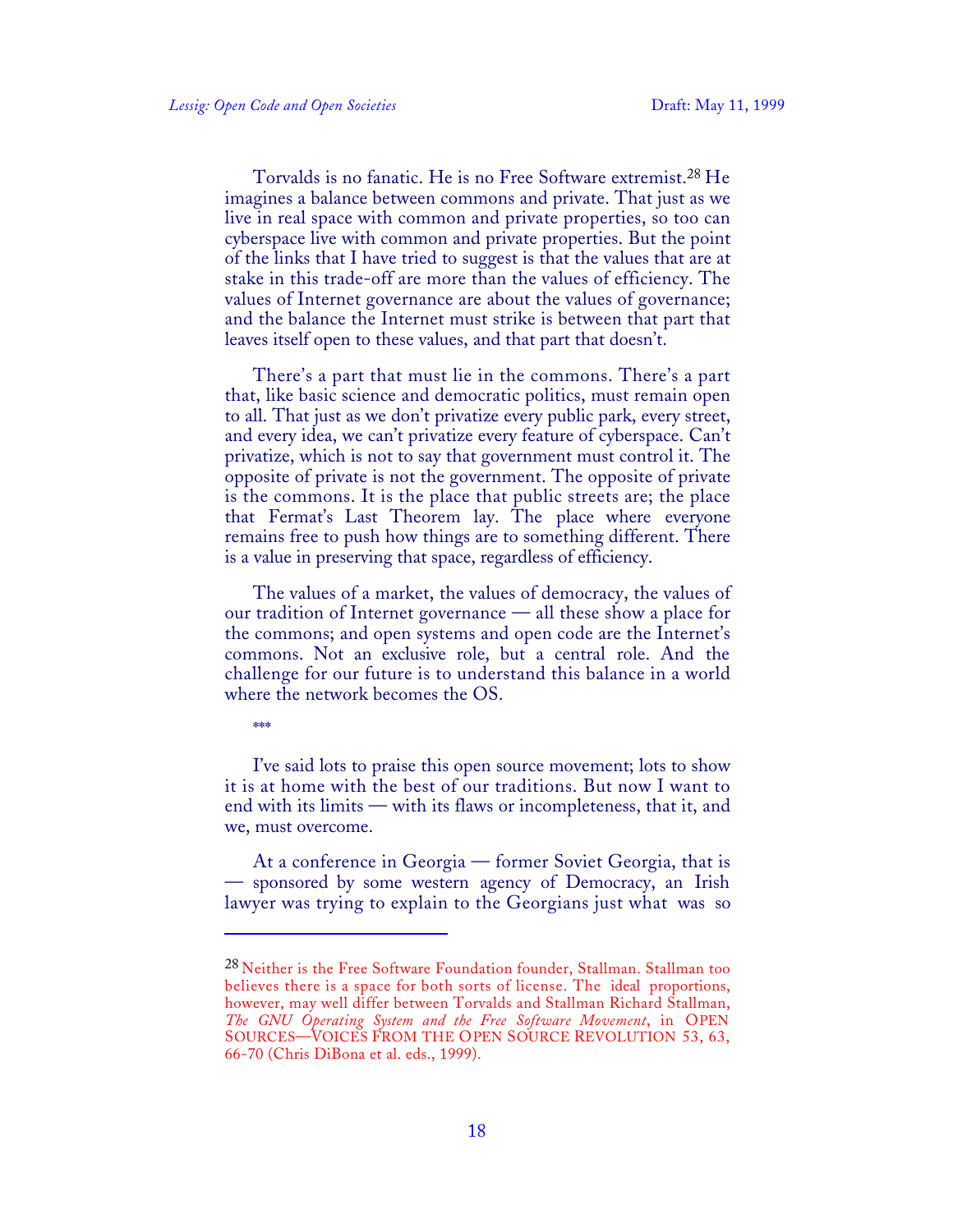great about a system of judicial review. "Judicial review," this lawyer explained, "is wonderful. Whenever the court strikes down an act of parliament, the people naturally align themselves with the court, against the parliament. The parliament, people believe, is just political; the Supreme Court, they think, represents principle." A Georgian friend was puzzled by this response, puppy-democrat that he is. "So why," he asked, "is it that in a Democracy, the people are loyal to the court, a non-democratic institution, and repulsed by parliament, a democratic institution?" Said the lawyer: "You just don't understand democracy."

\*\*\*

At one time, we might have thought that these collective choices might be made by something like a government. At one time, we might have imagined that collective decisions should be made by a democratically elected government.

But we are beyond this thought. We are beyond its ideal. The notion of government here terrifies us. We have become the Irish. We live with a deep skepticism about the products of democracy; our sense — inheritors of  $21<sup>st</sup>$  century democracy — is that democracy just doesn't work.

We have lost the ideal that there is a role for government here. We — especially we who spend too much of our life using electrons to interact; we — especially we, who still stand amazed at the potential of this wired world; we — especially we, who can't remember a time when there wasn't an underbelly to every story about a hero. We — children of David Lynch, who can't help but believe that, just underneath the surface of the sensible, there is always decay. We listen to the promises of our governors no differently than Soviet citizens listened to the promises of their governors. We, like Soviet citizens, have heard it before. "Hope" is not a place; "Hope" was a television commercial.

This is pathology and we need a way to get over it. We are racing in all sorts of ways to find ways to privatize government; to find ways to pass off what government does to private entities. Or if not to pass off, to simply take a pass —pushing government to simply do nothing.

But we should pause in this panic, for there are questions we should ask. When government steps aside, it is not as if nothing takes its place. When government disappears, it is not as if paradise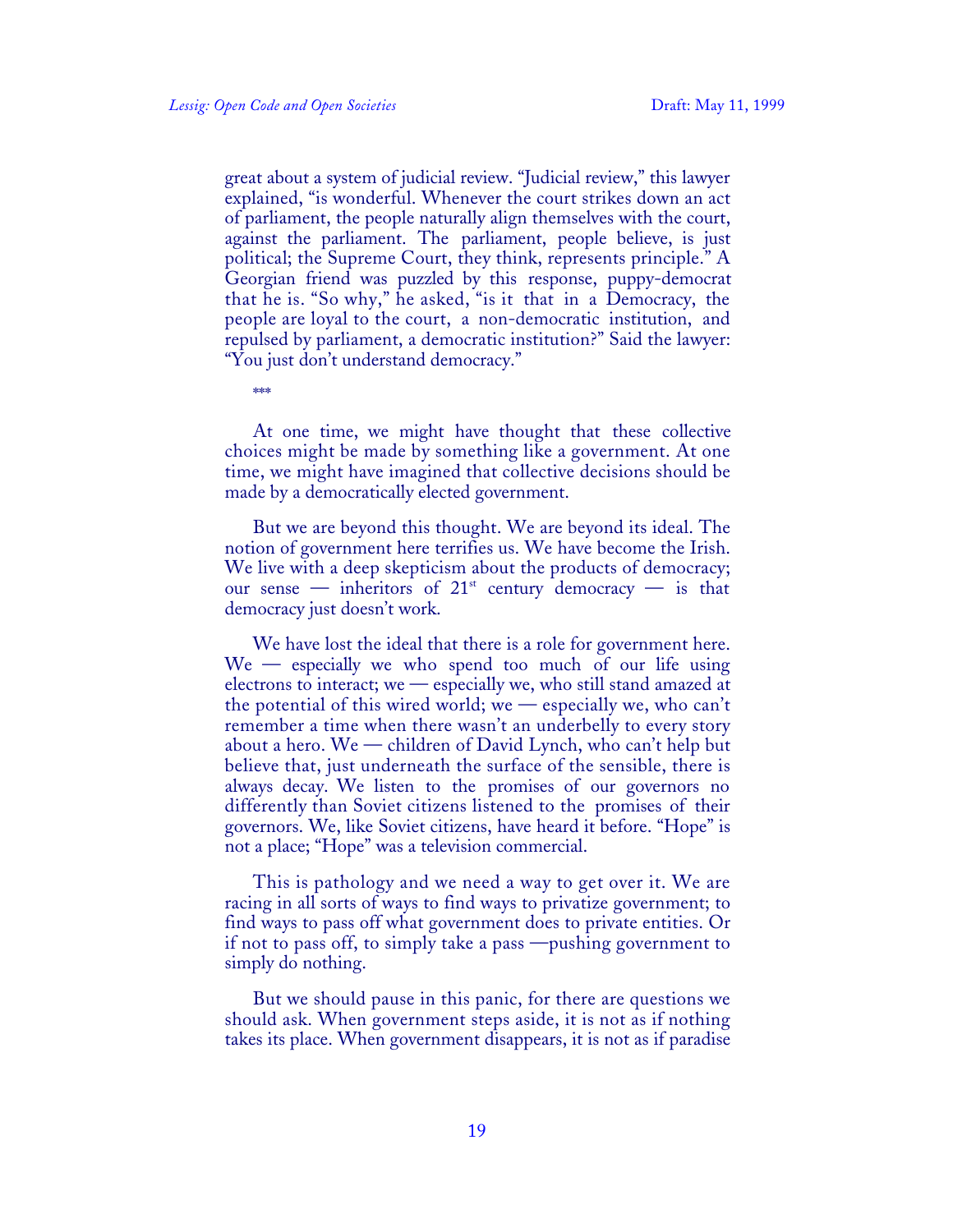prevails. It's not as if private interests have no interests; as if private interests don't have ends they will then pursue. To push the antigovernment button is not to teleport us to Eden. When the interests of government are gone, other interests take their place. Do we know what those interests are? And are we so certain they are anything better?

There is a gap in our thinking about governance on the net. The open source movement is yet another push  $-$  a mature and valuable push  $-$  to minimize the concentrations of power in this space. And minimizing concentrations of power is no doubt a valuable end.

But bottom up doesn't yet answer this question of collective judgment. It doesn't yet answer just how affected interests might make an aggregate choice. It doesn't yet answer this; it doesn't yet code it; and if it were to prevail, it would still leave us at this place where collective choice would be needed. Where we have no answer for that need.

\*\*\*

 $\overline{a}$ 

In his rightly famous book,29 Senator John F. Kennedy tells the story of Daniel Webster, who in the midst of fighting a pact that he thought would divide the nation, said on the floor of the Senate, "Mr. President, I wish to speak today, not as a Massachusetts man, nor as a Northern man, but as an American."

When Webster said this  $-$  in  $1851$   $-$  the words "not as a Massachusetts man" had a significance that we are likely to miss. To us, Webster's statement seems perfectly ordinary. Who else would Webster be, except an American? How else would he speak? But Webster's words came on the cusp of a new time in America. They came just at the moment when the attention of citizens in the United States is shifting from their citizenship to a state, to the question of citizenship for the nation. Webster is speaking just when it became possible to identify oneself apart from one's state; as a member of a nation. Where the concept of a nation began to make sense.

We stand today just a few years before where Webster stood in 1851. We stand just on this side of being able to say, "I speak as a

<sup>29</sup> **Profiles of Courage** (Memorial Edition, 1989).